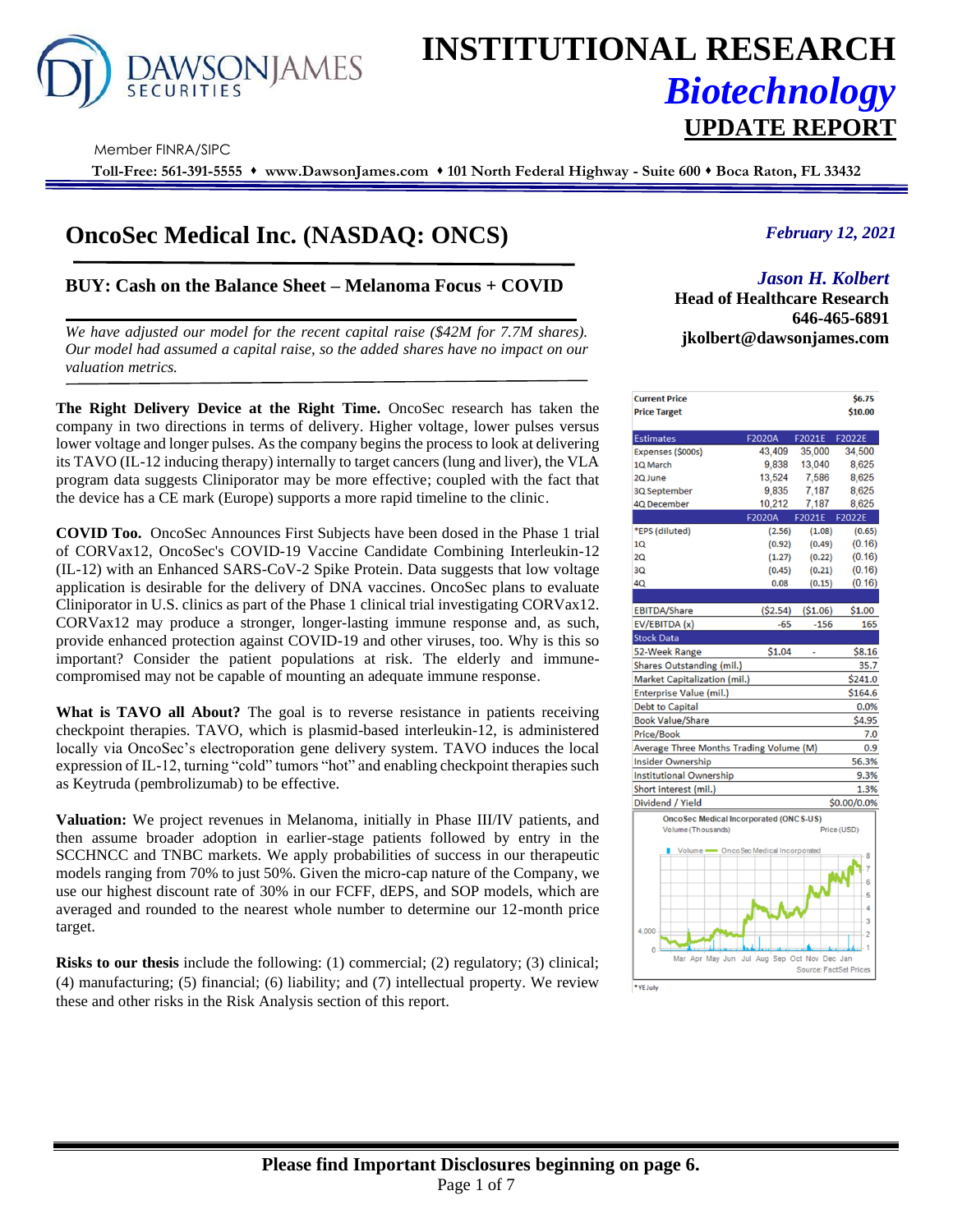

#### **Model Assumptions:**

- 1. We assume an initial commercial launch of TAVO in Stage III/IV Melanoma beginning in 2023. The market is relatively small, based on our assumptions, just 12,000 patients annually. We assume a price of \$90,000 per year and a peak share of just 9%. We use a 70% probability of success or a 30% risk cut.
- 2. We assume expansion to the broader metastatic Melanoma marketplace by 2025, targeting 78,000 patients initially. We assume a starting share of just 1% but growing to 17% by 2030. We assume the same pricing as Stage III/IV. We use a 50% probability of success or a 50% risk cut.
- 3. We assume expansion to SCCHNCC in 2023, 60,000 patients initially. We assume a starting share of just 1% and rising to just 3% by 2030. We assume \$125,000 per therapy course and apply a 55% risk cut.
- 4. We assume expansion to Triple Negative Breast Cancer in 2024, 41,000 patients initially. We assume a starting share of just 1% and rising to just 7% by 2030. We assume \$100,000 per therapy course and apply a 70% risk cut or 30% probability of success.

#### **Exhibit 1. Therapeutic Models**

| <b>Exhibit 1. Therapeutic Models</b>     |         |         |          |          |          |          |           |           |           |           |           |
|------------------------------------------|---------|---------|----------|----------|----------|----------|-----------|-----------|-----------|-----------|-----------|
| Melanoma (Stage III/IV)                  | 2020E   | 2021E   | 2022E    | 2023E    | 2024E    | 2025E    | 2026E     | 2027E     | 2028E     | 2029E     | 2030E     |
| Prevalence                               | 100,350 | 101.354 | 102,367  | 103,391  | 104.425  | 105.469  | 106,524   | 107.589   | 108,665   | 109,751   | 110,849   |
| Growth                                   | 1%      | 1%      | 1%       | 1%       | 1%       | 1%       | 1%        | 1%        | 1%        | 1%        | 1%        |
| Stage III/IV                             | 12,042  | 12,162  | 12,284   | 12,407   | 12,531   | 12,656   | 12,783    | 12,911    | 13,040    | 13,170    | 13,302    |
| % Market Share                           |         |         | 0%       | 2%       | 3%       | 4%       | 5%        | 6%        | 7%        | 8%        | 9%        |
| <b>Total Patients</b>                    |         |         | $\Omega$ | 248      | 376      | 506      | 639       | 775       | 913       | 1054      | 1197      |
| Cost per year                            |         |         | \$90,000 | \$92,700 | \$95,481 | \$98,345 | \$101.296 | \$104,335 | \$107.465 | \$110,689 | \$114,009 |
| % Price Increase                         |         |         | 3%       | 3%       | 3%       | 3%       | 3%        | 3%        | 3%        | 3%        | 3%        |
| Sales (\$M)                              |         |         | \$0      | \$23,002 | \$35,894 | \$49,787 | \$64,742  | \$80,822  | \$98,092  | \$116,623 | \$136,488 |
| Risk Adjustment                          |         |         | 30%      | 30%      | 30%      | 30%      | 30%       | 30%       | 30%       | 30%       | 30%       |
| Revenue (\$M)                            |         |         | \$0      | \$16.102 | \$25,126 | \$34,851 | \$45,320  | \$56,575  | \$68,664  | \$81,636  | \$95,542  |
| Source: Company reports and Dawson James |         |         |          |          |          |          |           |           |           |           |           |

| Sales (\$M)                              |         |         | \$0      | \$23,002 | \$35,894 | \$49,787  | \$64,742  | \$80,822    | \$98,092    | \$116,623   | \$136,488   |
|------------------------------------------|---------|---------|----------|----------|----------|-----------|-----------|-------------|-------------|-------------|-------------|
| Risk Adjustment                          |         |         | 30%      | 30%      | 30%      | 30%       | 30%       | 30%         | 30%         | 30%         | 30%         |
| Revenue (\$M)                            |         |         | \$0      | \$16,102 | \$25,126 | \$34,851  | \$45,320  | \$56,575    | \$68,664    | \$81,636    | \$95,542    |
| Source: Company reports and Dawson James |         |         |          |          |          |           |           |             |             |             |             |
| Melanoma (All Ex. Stage III/IV)          | 2020E   | 2021E   | 2022E    | 2023E    | 2024E    | 2025E     | 2026E     | 2027E       | 2028E       | 2029E       | 2030E       |
| Prevalence                               | 100,350 | 101.354 | 102,367  | 103,391  | 104,425  | 105,469   | 106,524   | 107,589     | 108,665     | 109,751     | 110,849     |
| Growth                                   | 1%      | 1%      | 1%       | 1%       | 1%       | $1\%$     | 1%        | 1%          | 1%          | 1%          | 1%          |
| Stage II <sup></sup>                     | 75,263  | 76,015  | 76,775   | 77,543   | 78,318   | 79,102    | 79,893    | 80,692      | 81,499      | 82,313      | 83,137      |
| % Market Share                           |         |         | 0%       | 0%       | 1%       | 5%        | 8%        | 12%         | 15%         | 16%         | 17%         |
| <b>Total Patients</b>                    |         |         |          | $\Omega$ | 783      | 3955      | 6391      | 9683        | 12225       | 13170       | 14133       |
| Cost per year                            |         |         | \$90,000 | \$92,700 | \$95,481 | \$98,345  | \$101.296 | \$104.335   | \$107,465   | \$110,689   | \$114,009   |
| % Price Increase                         |         |         | 3%       | 3%       | 3%       | 3%        | 3%        | 3%          | 3%          | 3%          | 3%          |
| Sales (\$M)                              |         |         | \$0      | \$0      | \$74,779 | \$388,964 | \$647,423 | \$1,010,272 | \$1,313,732 | \$1,457,787 | \$1,611,319 |
| <b>Risk Adiustment</b>                   |         |         | 50%      | 50%      | 50%      | 50%       | 50%       | 50%         | 50%         | 50%         | 50%         |
| Revenue (\$M)                            |         |         | \$0      | \$0      | \$37,390 | \$194,482 | \$323,712 | \$505,136   | \$656,866   | \$728,893   | \$805,660   |
|                                          |         |         |          |          |          |           |           |             |             |             |             |
|                                          |         |         |          |          |          |           |           |             |             |             |             |

|               | Sales (\$M)                              |        |        | \$0       | \$0       | \$74,779  | \$388,964 | \$647.423 | \$1,010,272 | \$1,313,732 | \$1,457,787 | \$1.611.319 |
|---------------|------------------------------------------|--------|--------|-----------|-----------|-----------|-----------|-----------|-------------|-------------|-------------|-------------|
|               | Risk Adjustment                          |        |        | 50%       | 50%       | 50%       | 50%       | 50%       | 50%         | 50%         | 50%         | 50%         |
|               | Revenue (\$M)                            |        |        | \$0       | \$0       | \$37,390  | \$194,482 | \$323.712 | \$505,136   | \$656,866   | \$728,893   | \$805,660   |
| <b>SCCHNC</b> |                                          | 2020E  | 2021E  | 2022E     | 2023E     | 2024E     | 2025E     | 2026E     | 2027E       | 2028E       | 2029E       | 2030E       |
|               | Prevalence                               | 59,067 | 59,658 | 60,254    | 60,857    | 61,465    | 62,080    | 62,701    | 63,328      | 63,961      | 64,601      | 65,247      |
|               | Growth                                   | 1%     | 1%     | 1%        | 1%        | 1%        | 1%        | 1%        | 1%          | 1%          | 1%          | 1%          |
|               | % Market Share                           |        |        | 0%        | 1%        | 2%        | 3%        | 3%        | 3%          | 3%          | 3%          | 3%          |
|               | <b>Total Patients</b>                    |        |        |           | 609       | 1229      | 1862      | 1881      | 1900        | 1919        | 1938        | 1957        |
|               | Cost per year                            |        |        | \$125,000 | \$128,750 | \$132,613 | \$136,591 | \$140,689 | \$144,909   | \$149,257   | \$153,734   | \$158,346   |
|               | % Price Increase                         |        |        | 3%        | 3%        | 3%        | 3%        | 3%        | 3%          | 3%          | 3%          | 3%          |
|               | Sales (\$M)                              |        |        | \$0       | \$78,353  | \$163,021 | \$254,387 | \$264,639 | \$275,304   | \$286,398   | \$297,940   | \$309,947   |
|               | <b>Risk Adiustment</b>                   |        |        | 55%       | 55%       | 55%       | 55%       | 55%       | 55%         | 55%         | 55%         | 55%         |
|               | Revenue (\$M)                            |        |        | \$0       | \$35,259  | \$73,360  | \$114,474 | \$119,087 | \$123,887   | \$128,879   | \$134,073   | \$139,476   |
|               | Source: Company reports and Dawson James |        |        |           |           |           |           |           |             |             |             |             |

| Risk Adjustment                                    |         |         | 55%     | 55%       | 55%       | 55%       | 55%       | 55%       | 55%       | 55%       | 55%       |
|----------------------------------------------------|---------|---------|---------|-----------|-----------|-----------|-----------|-----------|-----------|-----------|-----------|
| Revenue (\$M)                                      |         |         | \$0     | \$35,259  | \$73,360  | \$114,474 | \$119,087 | \$123.887 | \$128,879 | \$134,073 | \$139,476 |
| Source: Company reports and Dawson James           |         |         |         |           |           |           |           |           |           |           |           |
| <b>Breast Cancer - Triple Negative</b>             | 2020E   | 2021E   | 2022E   | 2023E     | 2024E     | 2025E     | 2026E     | 2027E     | 2028E     | 2029E     | 2030E     |
| <b>BC</b> Prevalence                               | 276.480 | 279.245 | 282,037 | 284.858   | 287,706   | 290,583   | 293.489   | 296.424   | 299,388   | 302,382   | 305,406   |
| Growth                                             | 1%      | 1%      | 1%      | 1%        | 1%        | 1%        | 1%        | 1%        | 1%        | 1%        | 1%        |
| Triple Negative Breast Cancer (15%)                | 41,472  | 41,887  | 42,306  | 42.729    | 43,156    | 43,587    | 44,023    | 44.464    | 44,908    | 45,357    | 45,811    |
| 'ercent of PD1/PD-L1 non-responders (70%)          | 29,030  | 29,321  | 29,614  | 29,910    | 30,209    | 30,511    | 30,816    | 31,125    | 31,436    | 31,750    | 32,068    |
| % Market Share                                     |         |         |         | 0%        | 1%        | 2%        | 3%        | 4%        | 5%        | 6%        | 7%        |
| <b>Total Patients</b>                              |         |         |         |           | 302       | 610       | 924       | 1,245     | 1,572     | 1,905     | 2,245     |
| Cost per year                                      |         |         |         | \$100,000 | \$103,000 | \$106,090 | \$109.273 | \$112,551 | \$115,927 | \$119,405 | \$122,987 |
| % Price Increase                                   |         |         |         | 3%        | 3%        | 3%        | 3%        | 3%        | 3%        | 3%        | 3%        |
| Sales (\$M)                                        |         |         |         | \$0       | \$31.115  | \$64,739  | \$101.022 | \$140.124 | \$182,213 | \$227,468 | \$276,074 |
| Risk Adjustment                                    |         |         |         | 70%       | 70%       | 70%       | 70%       | 70%       | 70%       | 70%       | 70%       |
| Revenue (\$M)                                      |         |         |         | \$0       | \$9,335   | \$19,422  | \$30,306  | \$42,037  | \$54,664  | \$68,240  | \$82,822  |
| Source: Company reports and Dawson James estimates |         |         |         |           |           |           |           |           |           |           |           |

*Source: Company reports and Dawson James estimates*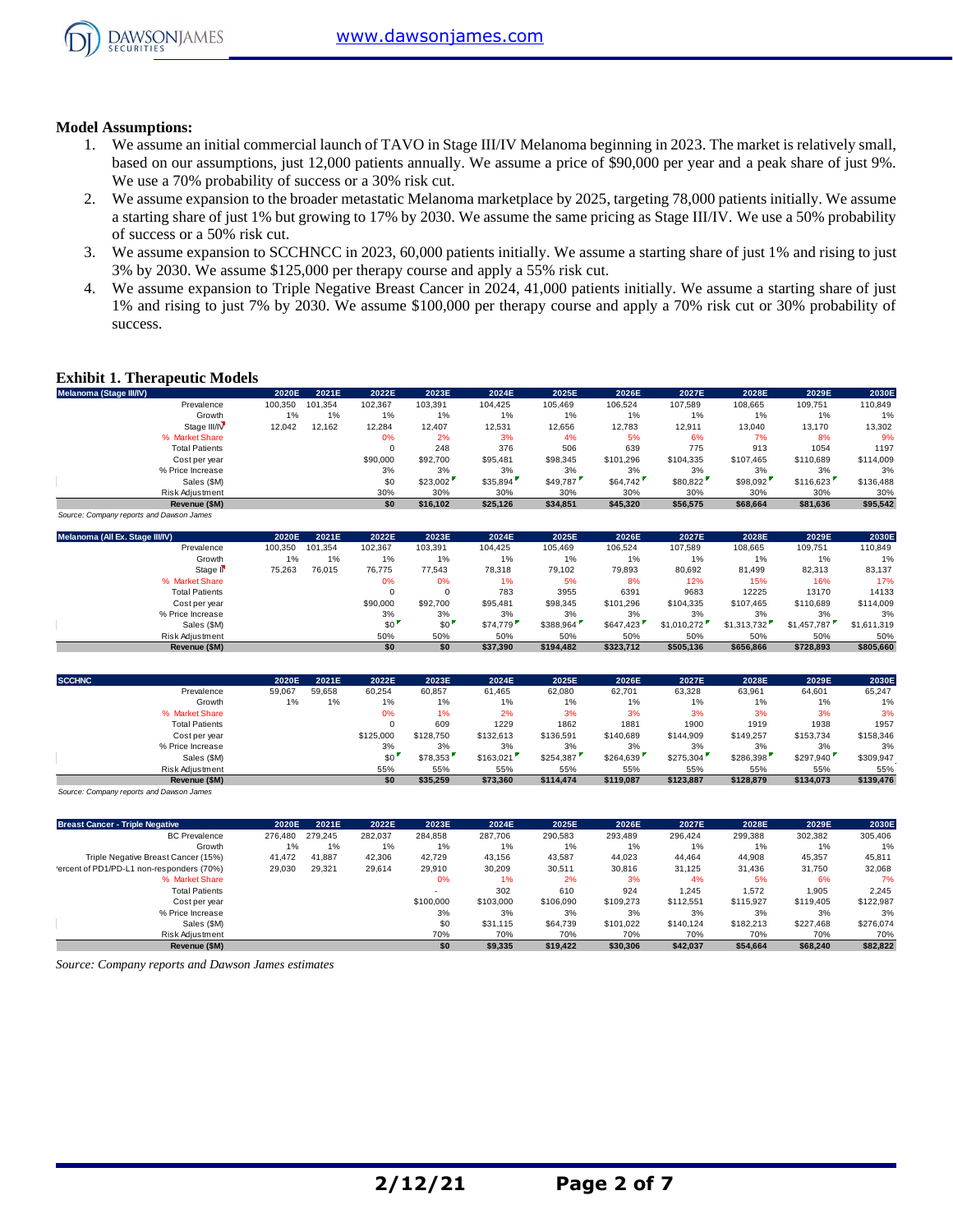

**Valuation.** Using our therapeutic models above (see those assumptions), we project revenues out to the year 2030. Our valuation is also based on projected, fully diluted, out-year share count and assumes multiple capital raises. We apply probabilities of success in our therapeutic models ranging from 70% to just 50%. Given the micro-cap nature of the Company, we use our highest discount rate of 30% Exhibit 2. Free Cash Flow Model<br>
Exhibit 2. Free Cash Flow Model<br>
Average \$ 10<br>
Price Tange \$ 10 target.

#### **Exhibit 2. Free Cash Flow Model**

| target.                                |                 |           |           |           |           |        |        |         |         |         |         |         |           |
|----------------------------------------|-----------------|-----------|-----------|-----------|-----------|--------|--------|---------|---------|---------|---------|---------|-----------|
| <b>Exhibit 2. Free Cash Flow Model</b> |                 |           |           |           |           |        |        |         |         |         |         |         |           |
| Average \$                             | 10 <sub>1</sub> |           |           |           |           |        |        |         |         |         |         |         |           |
| Price Target \$<br>Year                | 11<br>2021      |           |           |           |           |        |        |         |         |         |         |         |           |
| DCF Valuation Using FCFF (M):          |                 |           |           |           |           |        |        |         |         |         |         |         |           |
| units ('000)                           |                 | 2019A     | 2020A     | 2021E     | 2022E     | 2023E  | 2024E  | 2025E   | 2026E   | 2027E   | 2028E   | 2029E   | 2030E     |
| EBIT                                   |                 | (30, 275) | (43, 126) | (35, 184) | (34,500)  | 10,252 | 95,745 | 298,197 | 442,217 | 636,464 | 804,877 | 901,052 | 1,003,625 |
| Tax Rate                               |                 | 0%        | 0%        | 0%        | 0%        | 10%    | 20%    |         | 30%     | 35%     | 36%     | 37%     | 38%       |
| $EBIT(1-t)$                            |                 | (30, 275) | (43, 126) | (35, 184) | (34, 500) | 9,227  | 76,596 | 298,197 | 309,552 | 413,701 | 515,121 | 567,662 | 622,247   |
| Change in NWC                          |                 |           |           |           |           |        |        |         |         |         |         |         |           |
| <b>FCF</b>                             |                 | (30, 275) | (43, 126) | (35, 184) | (34, 500) | 9,227  | 76,596 | 298,197 | 309,552 | 413,701 | 515,121 | 567,662 | 622,247   |
| PV of FCF                              |                 | (51, 164) | (56,064)  | (35, 184) | (26, 538) | 5,459  | 34,864 | 104,407 | 83,371  | 85,709  | 82,093  | 69,589  | 58,678    |
| Discount Rate                          | 30%             |           |           |           |           |        |        |         |         |         |         |         |           |
| Long Term Growth Rate                  | 1%              |           |           |           |           |        |        |         |         |         |         |         |           |
| <b>Terminal Cash Flow</b>              | 2,167,137       |           |           |           |           |        |        |         |         |         |         |         |           |
| Terminal Value YE2030                  | 265,668         |           |           |           |           |        |        |         |         |         |         |         |           |
| <b>NPV</b>                             | 620,889         |           |           |           |           |        |        |         |         |         |         |         |           |
| NPV-Debt                               | 7,825           |           |           |           |           |        |        |         |         |         |         |         |           |
| Shares out (thousands)                 | 54,417          | 2030E     |           |           |           |        |        |         |         |         |         |         |           |
| NPV Per Share                          | \$<br>11        |           |           |           |           |        |        |         |         |         |         |         |           |

*Source: Dawson James estimates, company reports*

#### **Exhibit 3. Discounted EPS Model**

| 2021 |
|------|
| 2030 |
| 10   |
| 30%  |
| 1143 |
| 11   |
|      |

ce: Company reports and Dawson James

|                                    |                 |          |          | Discount Rate and Earnings Multiple Varies, Year is Constant<br>2030 EPS |         |             |       |
|------------------------------------|-----------------|----------|----------|--------------------------------------------------------------------------|---------|-------------|-------|
|                                    |                 | 5%       | 10%      | 15%                                                                      | 20%     | 25%         | 30%   |
| <b>Earnings</b><br><b>Multiple</b> | 0               | \$0.00   | \$0.00   | \$0.00                                                                   | \$0.00  | \$0.00S     | ٠     |
|                                    | 5               | \$36.85  | \$24.25  | \$16.25                                                                  | \$11.08 | \$7.67S     | 5.39  |
|                                    | 10              | \$73.70  | \$48.49  | \$32.50                                                                  | \$22.16 | \$15.35S    | 10.78 |
|                                    | 15              | \$110.56 | \$72.74  | \$48.75                                                                  | \$33.24 | \$23.02S    | 16.17 |
|                                    | 20              | \$147.41 | \$96.98  | \$65.01                                                                  | \$44.32 | \$30.69 \$  | 21.56 |
|                                    | 25              | \$184.26 | \$121.23 | \$81.26                                                                  | \$55.40 | \$38.37 \$  | 26.96 |
|                                    | 30 <sup>1</sup> | \$221.11 | \$145.47 | \$97.51                                                                  | \$66.48 | \$46.04\$   | 32.35 |
|                                    | 35              | \$257.97 | \$169.72 | \$113.76                                                                 | \$77.56 | $$53.71$ \$ | 37.74 |

*Source: Dawson James estimates*

#### **Exhibit 4. Sum-of-the-Parts Model**

| <b>Oncosec Medical Sum of the Parts</b> | LT Gr | Discount Rate | Yrs. to Mkt | % Success | Peak Sales MM's | Term Val |
|-----------------------------------------|-------|---------------|-------------|-----------|-----------------|----------|
| Melanoma (Stage III/IV)                 | 1%    | 30%           | 3           | 70%       | \$136           | \$471    |
| <b>NPV</b>                              |       |               |             |           |                 | \$1.93   |
| Melanoma (other)                        | 1%    | 30%           | 5           | 50%       | \$901           | \$3,108  |
| <b>NPV</b>                              |       |               |             |           |                 | \$5.38   |
| <b>SCCHNC</b>                           | 1%    | 30%           | 5           | 45%       | \$139           | \$481    |
| <b>NPV</b>                              |       |               |             |           |                 | \$0.75   |
| <b>Breast Cancer - Triple Negative</b>  | 1%    | 30%           | 7           | 30%       | \$276           | \$952    |
| <b>NPV</b>                              |       |               |             |           |                 | \$0.59   |
| Pipeline                                | 1%    | 30%           | 5           | 50%       | \$100           | \$345    |
| <b>NPV</b>                              |       |               |             |           |                 | \$0.60   |
| <b>Net Margin</b>                       |       |               |             |           |                 | 70%      |
| MM Shrs OS (2030E)                      |       |               |             |           |                 | 54       |
| Total                                   |       |               |             |           |                 | \$9      |

*Source: Dawson James estimates*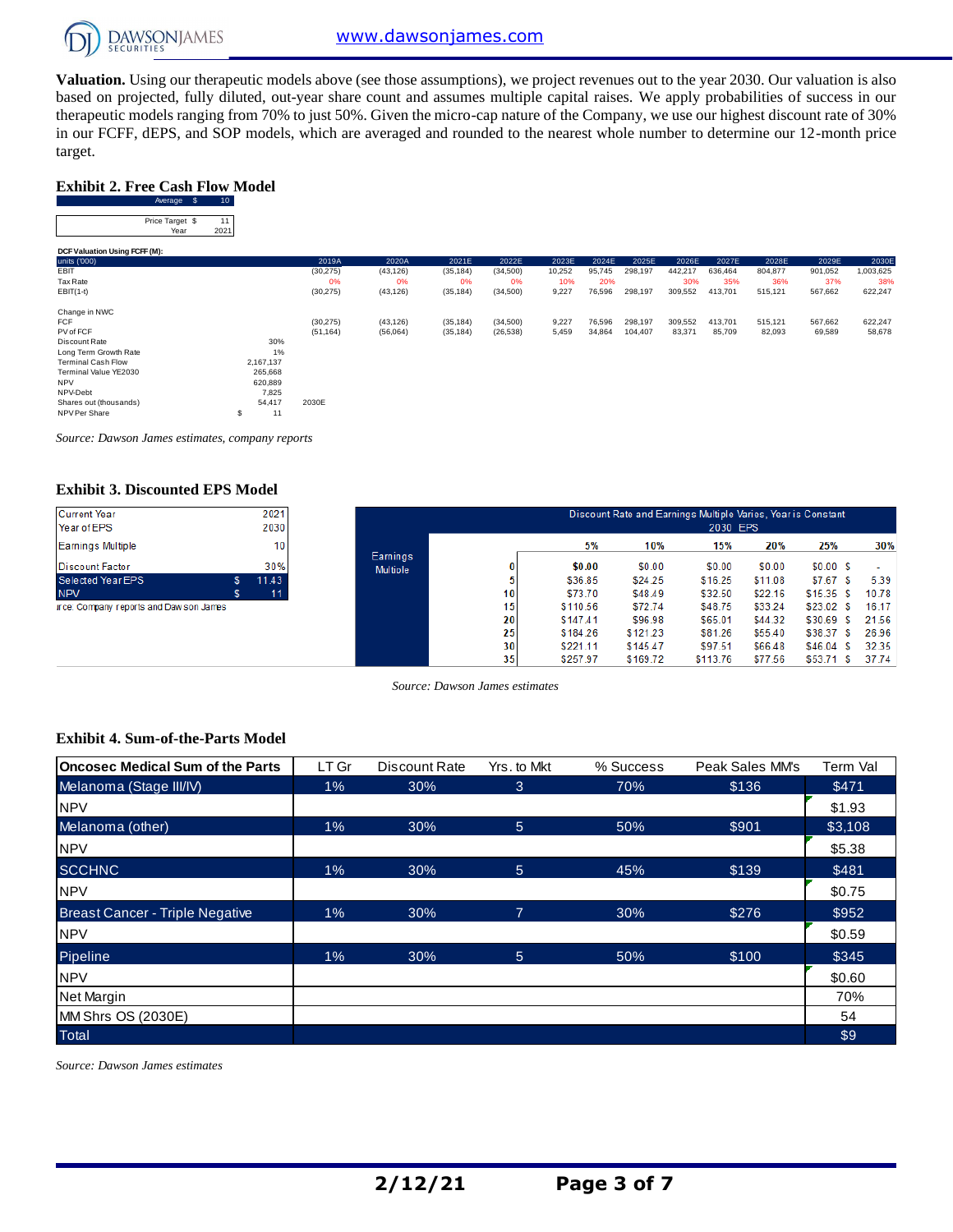

#### **Risk Analysis**

**Clinical and regulatory risk.** There is no assurance that any of the Company's products will be approved for any of the proposed indications and or that the clinical data will be compelling. We recognize the competitive environment is evolving rapidly, and as such, it is possible that clinical programs may need to be revised, extending timelines.

**Commercial risk.** There are multiple competing therapies, and there can be no assumption that TAVO can be competitive if and when it is ready for approval and commercialization.

**Financial risk.** The Company may need to raise capital in the marketplace, and there can be no assurances that the Company will be able to raise capital and do so on favorable terms successfully.

Liability. There can be no assurances that the products and Company are exposed to liabilities from products once commercialized.

**Manufacturing.** The Company will need to manufacture its devices and products, and this may require expansion and capital resources to be able to provide products at scale prior to commercialization. There can be no assurances that the Company will be able to overcome such hurdles.

**Intellectual property risk.** The Company may have to defend its patents and technical know-how, and there can be no assurances that the licenses will not be infringed or will be held as valid if challenged, and the Company may infringe on third parties' patents.

**Reimbursement and insurance payment risk.** Insurance payment for products may be an additional hurdle to adoption.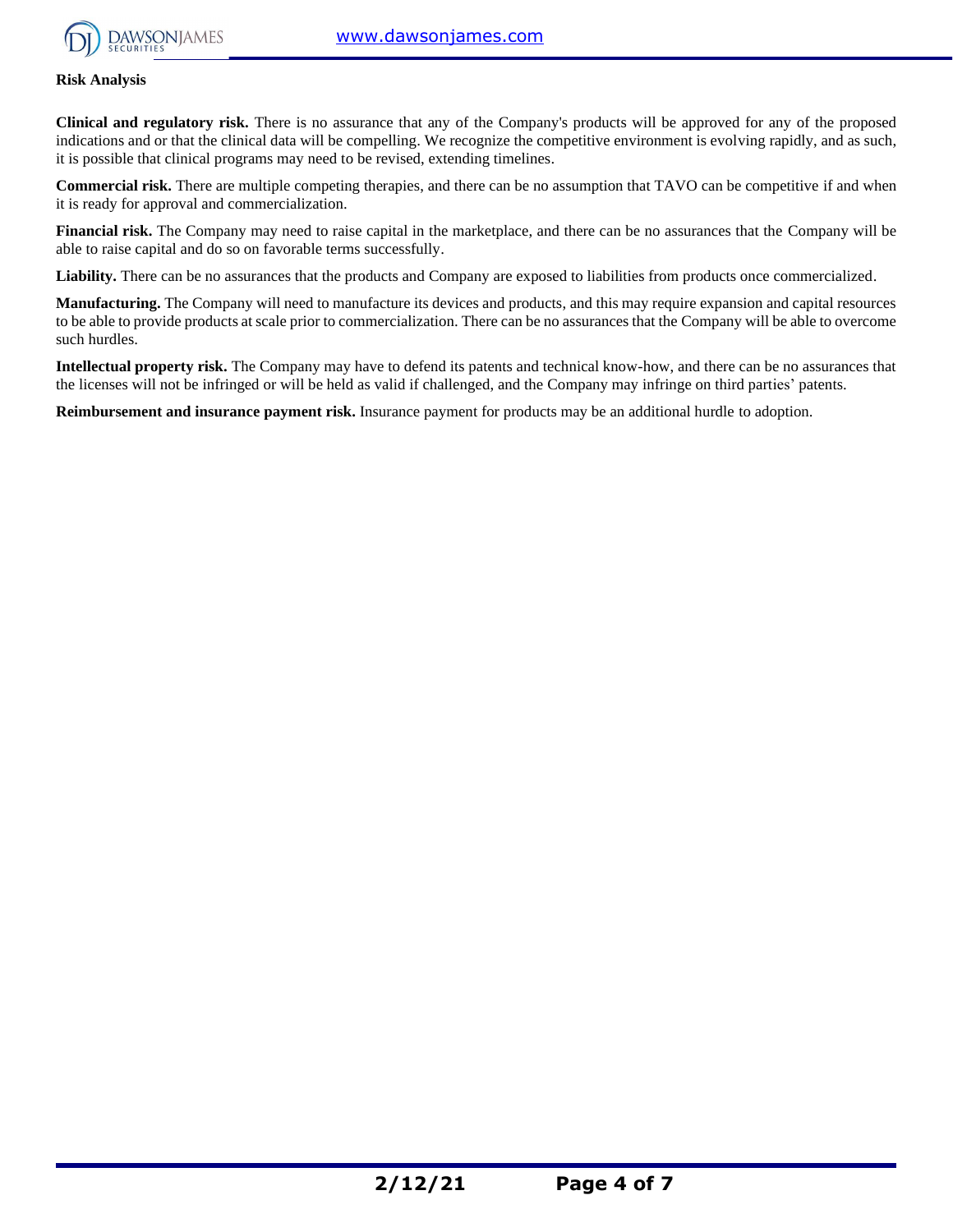#### **Exhibit 5. Income Statement**

| Oncosec Medical Inc. Income Statement (\$000)           | 7.2019           | 7.2020    | Aug-Oct        | Nov.-Jan.        | Feb.-Apr. | May-July  | 7.2021         | 7.2022    | 7.2023 | 7.2024  | 7.2025  | 7.2026  | 7.2027  | 7.2028  | 7.2029    | 7.2030    |
|---------------------------------------------------------|------------------|-----------|----------------|------------------|-----------|-----------|----------------|-----------|--------|---------|---------|---------|---------|---------|-----------|-----------|
| <b>Oncosec Medical .: YE Jul 31</b>                     | 2019A            | 2020A     | 1Q21A          | 2Q21E            | 3Q21E     | 4Q21E     | 2021E          | 2022E     | 2023E  | 2024E   | 2025E   | 2026E   | 2027E   | 2028E   | 2029E     | 2030E     |
| Revenue (\$000)                                         |                  |           |                |                  |           |           |                |           |        |         |         |         |         |         |           |           |
| Checkpoint Resistant Metastatic Melanoma - Stage III/IV |                  |           |                |                  |           |           |                | $\sim$    | 16,102 | 25,126  | 34,851  | 45,320  | 56,575  | 68.664  | 81,636    | 95,542    |
| Other Melanoma's                                        |                  |           |                |                  |           |           |                |           | $\sim$ | 37,390  | 194.482 | 323.712 | 505.136 | 656,866 | 728,893   | 805,660   |
| Squamous cell carcinoma head and neck (SCCHN) cancer    |                  |           |                |                  |           |           |                |           | 35,259 | 73,360  | 114.474 | 119.087 | 123,887 | 128,879 | 134,073   | 139,476   |
| Triple Negative Breast Cancer (TNBC)                    |                  |           |                |                  |           |           |                |           |        | 9,335   | 19,422  | 30,306  | 42,037  | 54,664  | 68,240    | 82,822    |
| <b>Total Product Sales</b>                              |                  |           |                |                  |           |           |                |           | 51,361 | 145,210 | 363.229 | 518,425 | 727.635 | 909.074 | 1,012,843 | 1,123,500 |
| Milestones                                              |                  |           |                |                  |           |           |                |           |        |         |         |         |         |         |           |           |
|                                                         |                  |           |                |                  |           |           |                |           |        |         |         |         |         |         |           |           |
| <b>Total Revenues</b>                                   |                  |           |                |                  |           |           |                |           | 51.361 | 145.210 | 363.229 | 518.425 | 727.635 | 909.074 | 1.012.843 | 1.123.500 |
| <b>Expenses</b>                                         |                  |           |                |                  |           |           |                |           |        |         |         |         |         |         |           |           |
| Cost of Goods Sold                                      |                  |           |                |                  |           |           |                |           | 4,109  | 10,165  | 25,426  | 36,290  | 50,934  | 63,635  | 70,899    | 78,645    |
| COGS%                                                   |                  |           | 10%            | 10%              | 10%       | 10%       | 10%            | 9%        | 8%     | 7%      | 7%      | 7%      | 7%      | 7%      | 7%        | 7%        |
| General and Administrative                              | 11.971           | 18,312    | 3,241          | 4.586            | 4.586     | 4,586     | 17,000         | 20,000    | 22,000 | 24,000  | 24,000  | 24,000  | 24,000  | 24,000  | 24,000    | 24,000    |
| G&A%                                                    |                  |           |                |                  |           |           |                |           |        |         |         |         |         |         |           |           |
| Research and Development                                | 18,445           | 25,097    | 9,799          | 3,000            | 2,600     | 2,600     | 18,000         | 14,500    | 15,000 | 15,300  | 15,606  | 15,918  | 16,236  | 16,561  | 16,892    | 17,230    |
| <b>R&amp;D%</b>                                         |                  |           |                |                  |           |           |                |           |        |         |         |         |         |         |           |           |
| <b>Total expenses</b>                                   | 30.417           | 43.409    | 13.040         | 7.586            | 7.187     | 7.187     | 35.000         | 34.500    | 41,109 | 49.465  | 65.032  | 76.208  | 91,171  | 104,196 | 111,791   | 119,875   |
| Oper. Inc. (Loss)                                       | (30, 417)        | (43, 409) | (13,040)       | (7,586)          | (7, 187)  | (7, 187)  | (35,000)       | (34,500)  | 10,252 | 95,745  | 298,197 | 442,217 | 636,464 | 804,877 | 901,052   | 1,003,625 |
| Other income, net                                       | 440              | 185       |                |                  |           |           |                |           |        |         |         |         |         |         |           |           |
| Interest expense                                        | (4)              | (5)       | (1)            |                  |           |           |                |           |        |         |         |         |         |         |           |           |
| Loss on disposal of property and equipment              | (1)              |           | (6)            |                  |           |           |                |           |        |         |         |         |         |         |           |           |
| Foreign currency exchange gain (loss), net              | (281)            | 103       | (177)          |                  |           |           |                |           |        |         |         |         |         |         |           |           |
| Realized loss on sale of securities, net                | (12)             |           |                |                  |           |           |                |           |        |         |         |         |         |         |           |           |
| Warrant inducement expense                              |                  |           |                |                  |           |           |                |           |        |         |         |         |         |         |           |           |
| Loss before income taxes                                | (30.275)         | (43.126)  | (13.224)       | (7,586)          | (7, 187)  | (7, 187)  | (35, 184)      | (34,500)  | 10,252 | 95,745  | 298,197 | 442.217 | 636,464 | 804,877 | 901.052   | 1,003,625 |
| Provision for income taxes                              | (1)              | 872       | $\overline{2}$ |                  |           |           | $\overline{2}$ |           | 1,025  | 19,149  | 74,549  | 132,665 | 222,762 | 289,756 | 333,389   | 381,377   |
| <b>Tax Rate</b>                                         |                  |           | 0%             | 0%               | 0%        | 0%        | 0%             | 0%        | 10%    | 20%     | 25%     | 30%     | 35%     | 36%     | 37%       | 38%       |
| <b>GAAP Net Income (loss)</b>                           | (30.276)         | (42.253)  | (13.225)       | (7,586)          | (7, 187)  | (7.187)   | (35, 185)      | (34.500)  | 9.227  | 76.596  | 223.648 | 309.552 | 413.701 | 515.121 | 567.662   | 622.247   |
| Non-GAAP, Adj.<br><b>Net Margin</b>                     | <b>NM</b>        | <b>NM</b> | <b>NM</b>      | <b>NM</b>        | <b>NM</b> | <b>NM</b> | <b>NM</b>      | <b>NM</b> | 0.18   | 0.53    | 0.62    | 0.60    | 0.57    | 0.57    | 0.56      | 0.55      |
| <b>GAAP-EPS</b>                                         |                  | (2.56)    | (0.49)         |                  | (0.21)    | (0.15)    | (1.08)         | (0.65)    | 0.17   | 1.44    | 4.19    | 5.78    | 7.69    | 9.54    | 10.47     | 11.43     |
| Non GAAP EPS (dil)                                      | (4.29)<br>(4.29) | (2.56)    | (0.49)         | (0.22)<br>(0.22) | (0.21)    | (0.15)    | (1.08)         | (0.65)    | 0.17   | 1.44    | 4.19    | 5.78    | 7.69    | 9.54    | 10.47     | 11.43     |
| Wgtd Avg Shrs (Bas) - '000s                             | 7.053            | 16,535    | 26,771         | 34,509           | 34,544    | 36,578    | 33,101         | 42,679    | 42.850 | 43,021  | 43,194  | 43,367  | 43,541  | 43,715  | 43.890    | 44,066    |
| Watd Ava Shrs (Dil) - '000s                             | 7.053            | 16,535    | 26,771         | 34.509           | 34.544    | 46,578    | 33,101         | 52.704    | 52.915 | 53.127  | 53.340  | 53,553  | 53.768  | 53.983  | 54.200    | 54,417    |

*Source: Company reports and Dawson James estimates*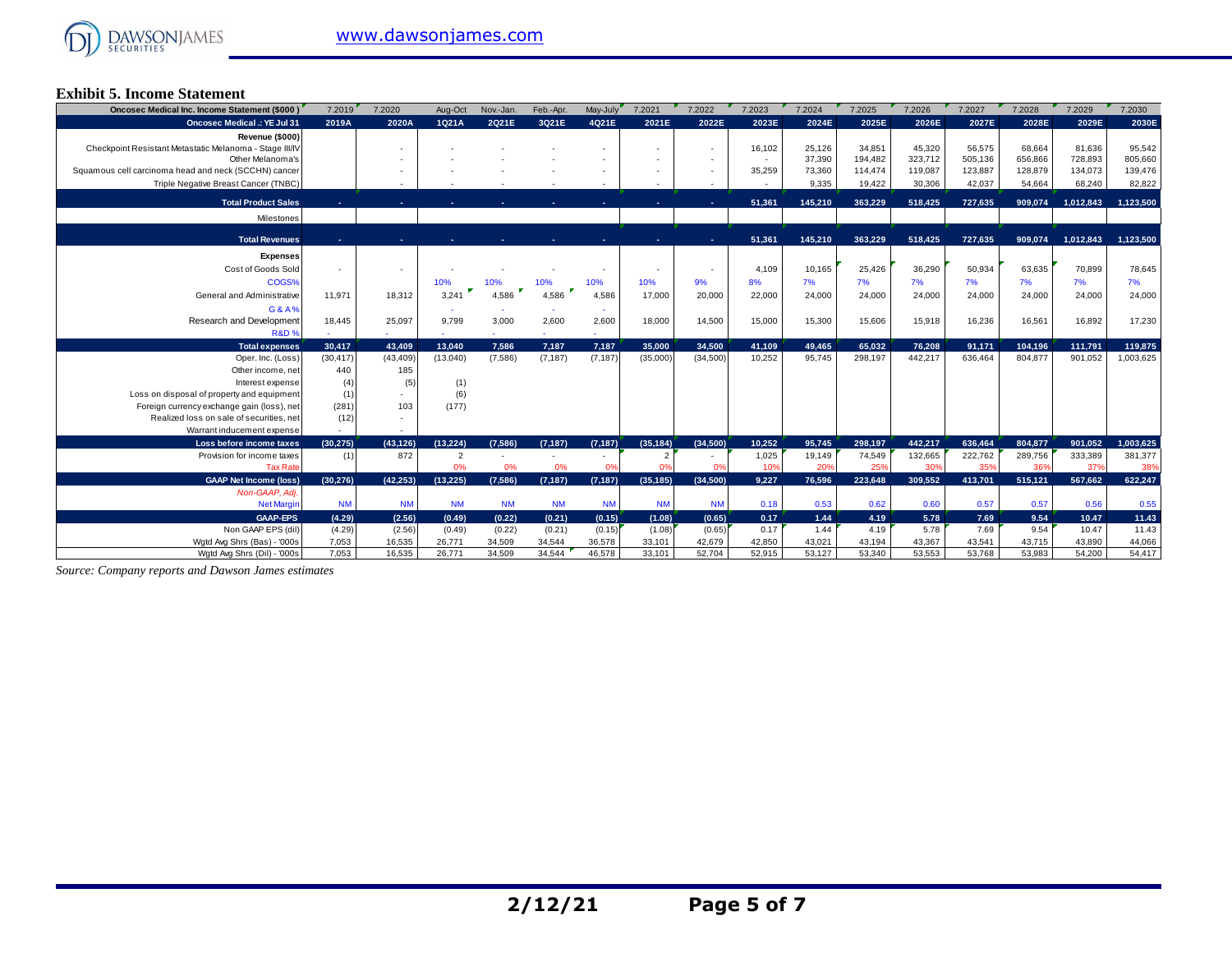

Companies mentioned in this report:

#### **Important Disclosures:**



Price target and ratings changes over the past three years:

Initiated – Buy – July 27,  $2020$  – Price Target \$10.00

Update – Buy – August 27, 2020 – Price Target \$10.00

Update – Buy – November 9, 2020 - Price Target \$10.00 Update – Buy – November 25, 2020 - Price Target \$10.00

Update – Buy – February 12, 2021 - Price Target \$10.00

Dawson James Securities, Inc. (the "Firm") is a member of the Financial Industry Regulatory Authority ("FINRA") and the Securities Investor Protection Corporation ("SIPC").

The Firm does not make a market in the securities of the subject Company (s). The Firm has engaged in investment banking relationships with the subject Company in the prior twelve months, as a manager or co-manager of a public offering and has received compensation resulting from those relationships. The Firm may seek compensation for investment banking services in the future from the subject Company (s). The Firm has NOT received any other compensation from the subject Company (s) in the last 12 months for services unrelated to managing or co-managing of a public offering.

Neither the research analyst(s) whose name appears on this report nor any member of his (their) household is an officer, director, or advisory board member of these companies. The Firm and/or its directors and employees may own securities of the Company (s) in this report and may increase or decrease holdings in the future. As of January 31, 2021, the Firm as a whole did not beneficially own 1% or more of any class of common equity securities of the subject company(s) of this report. The Firm, its officers, directors, analysts, or employees may affect transactions in and have long or short positions in the securities (or options or warrants related to those securities) of the Company (s) subject to this report. The Firm may affect transactions as principal or agent in those securities.

Analysts receive no direct compensation in connection with the Firm's investment banking business. All Firm employees, including the analyst(s) responsible for preparing this report, may be eligible to receive non-product or service-specific monetary bonus compensation that is based upon various factors, including total revenues of the Firm and its affiliates as well as a portion of the proceeds from a broad pool of investment vehicles consisting of components of the compensation generated by investment banking activities, including but not limited to shares of stock and/or warrants, which may or may not include the securities referenced in this report.

Although the statements in this report have been obtained from and are based upon recognized statistical services, issuer reports or communications, or other sources that the Firm believes to be reliable, we cannot guarantee their accuracy. All opinions and estimates included in this report constitute the analyst's judgment as of the date of this report and are subject to change without notice.

**Information about valuation methods and risks can be found in the "Valuation" and "Risk Analysis" sections of this report.**